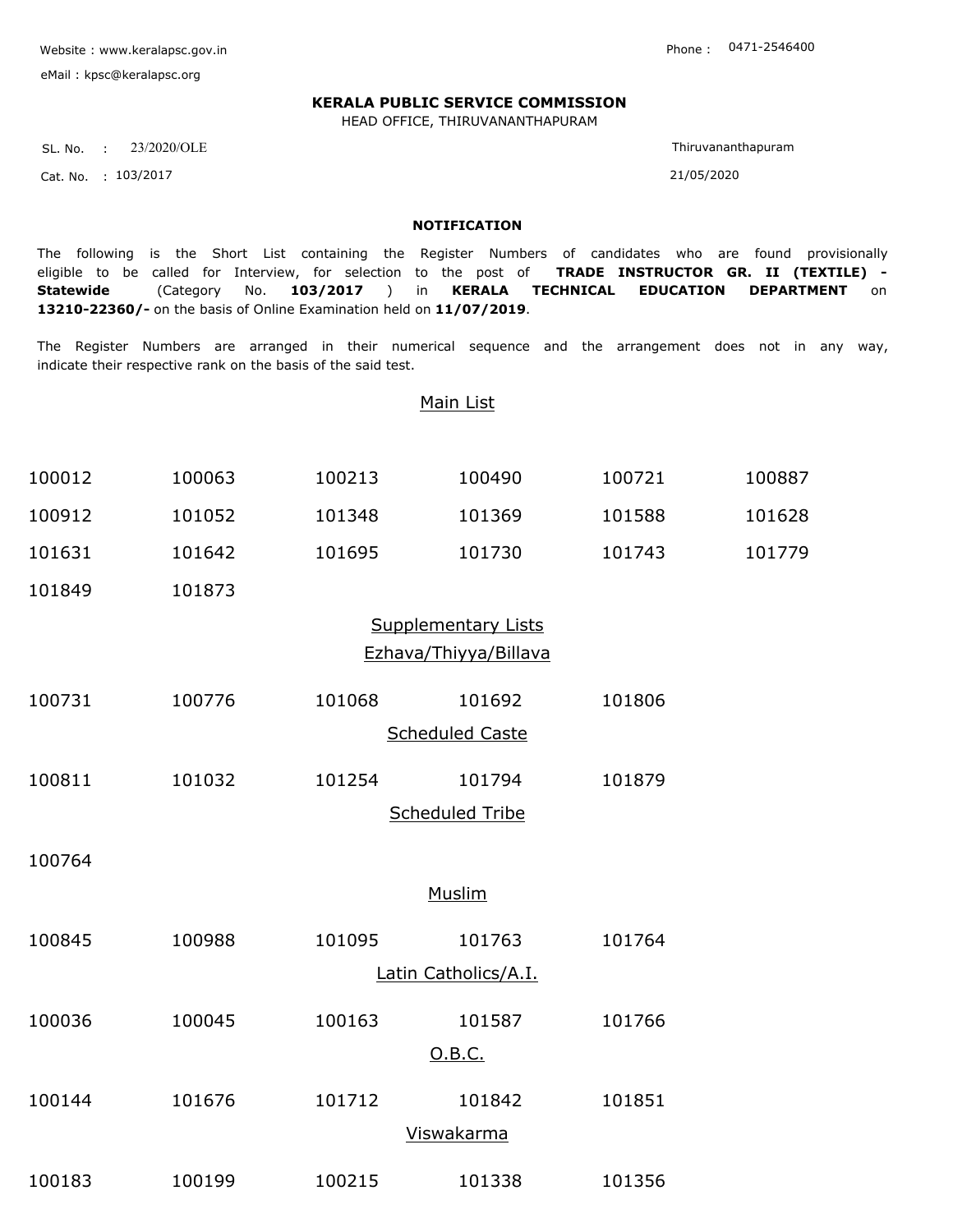|                                                         |            |        | <b>SIUC Nadar</b> |        |  |  |  |  |  |  |  |
|---------------------------------------------------------|------------|--------|-------------------|--------|--|--|--|--|--|--|--|
| 100056                                                  | 100184     | 100373 |                   |        |  |  |  |  |  |  |  |
|                                                         |            |        | <b>SCCC</b>       |        |  |  |  |  |  |  |  |
|                                                         | <b>Nil</b> |        |                   |        |  |  |  |  |  |  |  |
|                                                         |            |        |                   |        |  |  |  |  |  |  |  |
|                                                         |            |        | Dheevara          |        |  |  |  |  |  |  |  |
| 100272                                                  |            |        |                   |        |  |  |  |  |  |  |  |
| <b>Hindu Nadar</b>                                      |            |        |                   |        |  |  |  |  |  |  |  |
| 100011                                                  | 100038     | 100043 | 100119            | 100146 |  |  |  |  |  |  |  |
| List of Differently abled Candidates for 3% Reservation |            |        |                   |        |  |  |  |  |  |  |  |
| <b>Blindness/Low Vision</b>                             |            |        |                   |        |  |  |  |  |  |  |  |
| Not eligible                                            |            |        |                   |        |  |  |  |  |  |  |  |
|                                                         |            |        |                   |        |  |  |  |  |  |  |  |
| <b>Hearing Impairment</b>                               |            |        |                   |        |  |  |  |  |  |  |  |

**Not eligible**

Locomotor Disability / Cerebral Palsy

**Not eligible**